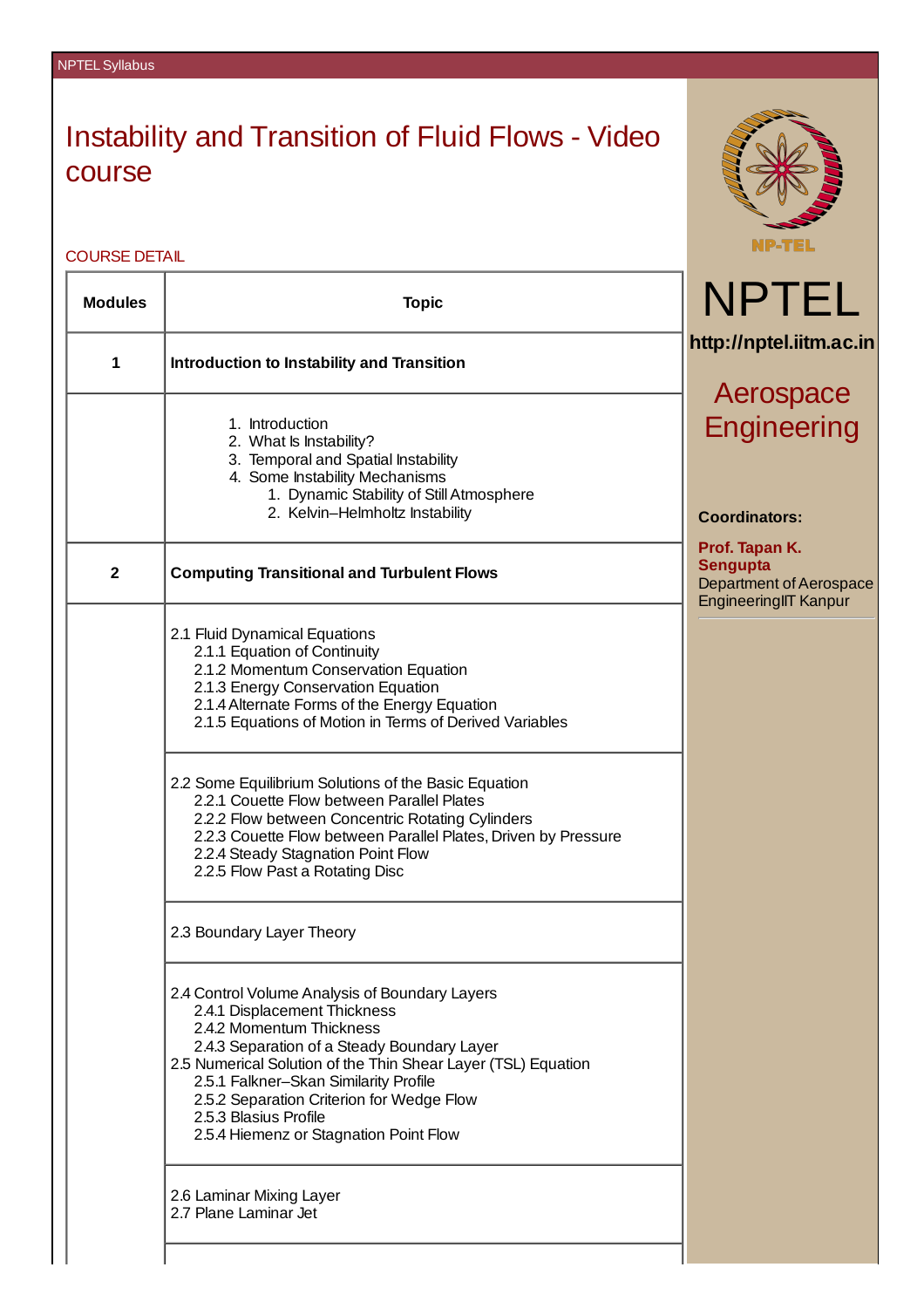|   | 2.8 Issues of Computing Space-Time Dependent Flows<br>2.8.1 Waves - Building Blocks of a Disturbance Field<br>2.8.2 Plane Waves                                                                                                                                                                                                                                                                                                                                                                                                                                                                                                                                                                                                                                                                        |
|---|--------------------------------------------------------------------------------------------------------------------------------------------------------------------------------------------------------------------------------------------------------------------------------------------------------------------------------------------------------------------------------------------------------------------------------------------------------------------------------------------------------------------------------------------------------------------------------------------------------------------------------------------------------------------------------------------------------------------------------------------------------------------------------------------------------|
|   | 2.9 Wave Interaction: Group Velocity and Energy Flux<br>2.9.1 Physical and Computational Implications of Group Velocity<br>2.9.2 Wave Packets and Their Propagation                                                                                                                                                                                                                                                                                                                                                                                                                                                                                                                                                                                                                                    |
|   | 2.10 Issues of Space-Time Scale Resolution of Flows<br>2.10.1 Spatial Scales in Turbulent Flows<br>2.10.2 Two- and Three-Dimensional DNS<br>2.11 Temporal Scales in Turbulent Flows<br>2.12 Computing Time-Averaged and Unsteady Flows<br>2.13 Computing Methods for Unsteady Flows: Dispersion Relation<br><b>Preserving Methods</b><br>2.13.1 Spectral or Numerical Amplification Factor<br>2.13.2 Quantification of Dispersion Error<br>2.14 DRP Schemes: Parameter Ranges for Creating q-Waves                                                                                                                                                                                                                                                                                                     |
| 3 | <b>Instability and Transition in Flows</b>                                                                                                                                                                                                                                                                                                                                                                                                                                                                                                                                                                                                                                                                                                                                                             |
|   | 3.1 Introduction<br>3.2 Parallel Flow Approximation and Inviscid Instability Theorems<br>3.2.1 Inviscid Instability Mechanism                                                                                                                                                                                                                                                                                                                                                                                                                                                                                                                                                                                                                                                                          |
|   | 3.3 Viscous Instability of Parallel Flows<br>3.3.1 Eigenvalue Formulation for Instability of Parallel Flows<br>3.3.2 Temporal and Spatial Amplification of Disturbances                                                                                                                                                                                                                                                                                                                                                                                                                                                                                                                                                                                                                                |
|   | 3.4 Properties of the Orr-Sommerfeld Equation and Boundary Conditions<br>3.4.1 Compound Matrix Method<br>3.5 Instability Analysis from the Solution of the Orr-Sommerfeld Equation<br>3.5.1 Local and Total Amplification of Disturbances<br>3.5.2 Effects of the Mean Flow Pressure Gradient<br>3.5.3 Transition Prediction Based on Stability Calculation<br>3.5.4 Effects of Free Stream Turbulence                                                                                                                                                                                                                                                                                                                                                                                                 |
|   | 3.6 Receptivity Analysis of the Shear Layer<br>3.6.1 Receptivity by Linearized Approach: Connection to Stability<br>Theory<br>3.6.1.1 A Brief Review of Laplace-Fourier Transforms<br>3.6.1.2 Fourier and Laplace Transforms<br>3.6.1.3 Inversion Formula for Laplace Transforms<br>3.6.1.4 A Short Tutorial on Fourier Integral and Transforms<br>3.6.1.5 Some Useful Fourier/Laplace Transforms<br>3.6.2 Receptivity to Wall Excitation and Impulse Response<br>3.6.2.1 Near-Field Response Created by Localized Excitation<br>3.6.2.2 Outer Solution<br>3.6.2.3 Inner Solution<br>3.6.3 Vibrating Ribbon at the Wall<br>3.6.4 Receptivity to Free Stream Excitation<br>3.6.5 General Excitation and Upstream Propagating Modes<br>3.6.6 Low Frequency Free Stream Excitation and the Klebanoff Mode |
|   | 3.7 Direct Simulation of Receptivity to Free Stream Excitation<br>3.7.1 Coupling between the Wall and Free Stream Modes<br>3.7.2 Receptivity to a Train of Convected Vortices in the Free Stream                                                                                                                                                                                                                                                                                                                                                                                                                                                                                                                                                                                                       |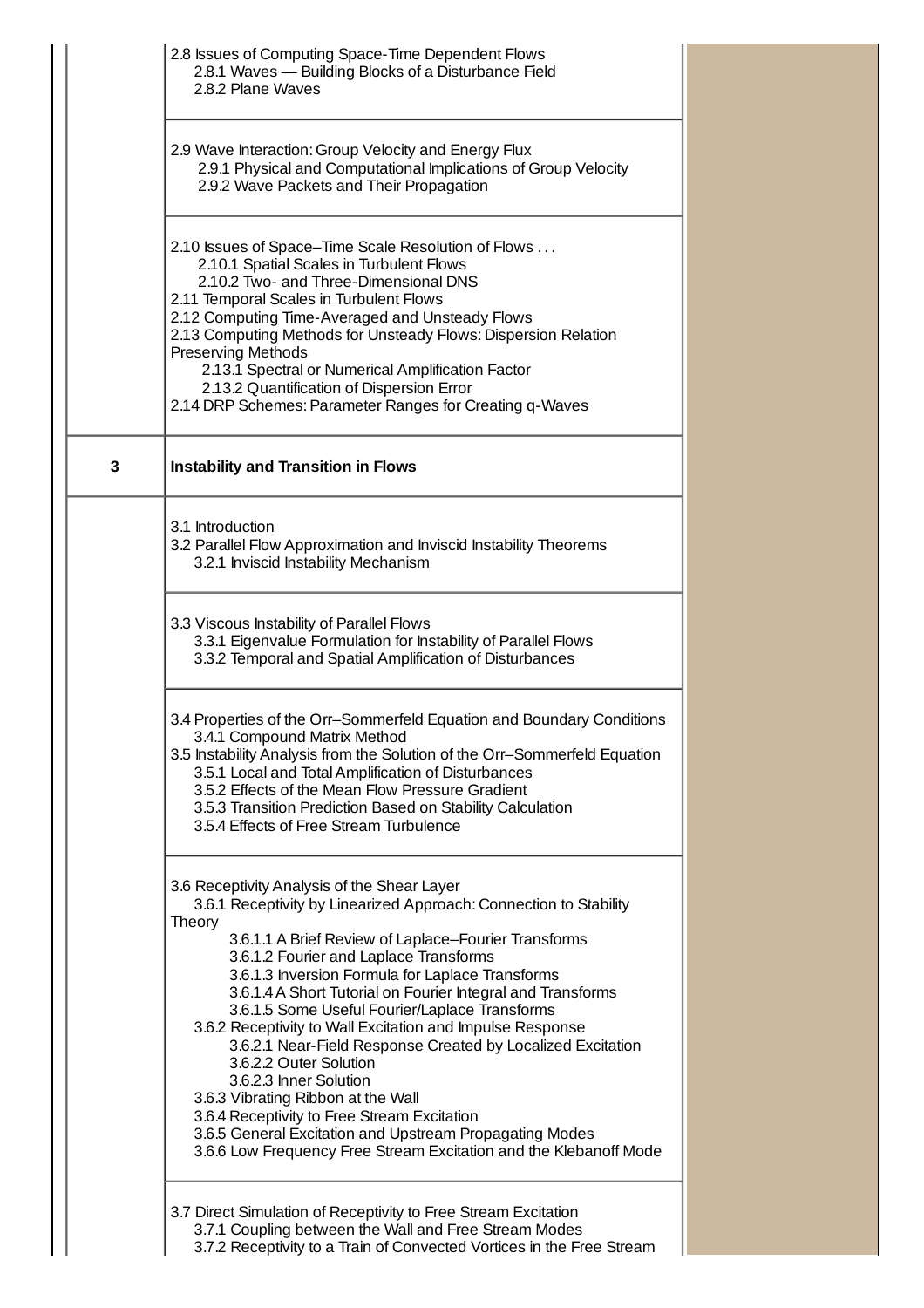|   | 3.7.3 Further Explanation of Free Stream Periodic Excitation                                                                                                                                                                                                                                                                                                                                                                                                                                                                                                                                                                                                      |
|---|-------------------------------------------------------------------------------------------------------------------------------------------------------------------------------------------------------------------------------------------------------------------------------------------------------------------------------------------------------------------------------------------------------------------------------------------------------------------------------------------------------------------------------------------------------------------------------------------------------------------------------------------------------------------|
|   | 3.8 Nonparallel and Nonlinear Effects on Instability and Receptivity<br>3.8.1 Time Varying Receptivity Problem vis-a-vis the Signal Problem<br>3.8.2 Evidence of Nonparallel and Nonlinear Effects<br>3.8.3 Limitations of Linearized Nonparallel Theories                                                                                                                                                                                                                                                                                                                                                                                                        |
| 4 | <b>Bypass Transition: Theory, Computations, and Experiments</b>                                                                                                                                                                                                                                                                                                                                                                                                                                                                                                                                                                                                   |
|   | 4.1 Introduction<br>4.2 Transition via Growing Waves and Bypass Transition<br>4.3 Visualization Study of Vortex-Induced Instability as Bypass Transition<br>179<br>4.4 Computations of Vortex-Induced Instability as a Precursor to Bypass<br>Transition<br>4.5 Instability Mechanism in Vortex-Induced Instability<br>4.6 Instability at the Attachment Line of Swept Wings                                                                                                                                                                                                                                                                                      |
| 5 | <b>Spatio-Temporal Wave Front and Transition</b>                                                                                                                                                                                                                                                                                                                                                                                                                                                                                                                                                                                                                  |
|   | 5.1 Introduction<br>5.2 Transient Energy Growth<br>5.3 Bromwich Contour Integral Method and Energy-Based Receptivity<br>Analysis<br>5.4 Spatio-Temporal Wave Front Obtained by the Bromwich Contour<br>Integral Method<br>5.5 Nonlinear Analysis: Transition by the Spatio-Temporal Front and<br><b>Bypass Route</b><br>5.5.1 Governing Equations and Boundary Condition<br>5.5.2 Nonlinear Receptivity to Vortical Wall Excitation<br>5.5.3 Low Amplitude, Moderate Frequency Excitation<br>5.5.4 High Amplitude Cases and Spot Regeneration Mechanism<br>5.5.5 Low Frequency Excitation Cases: Different Route of Transition<br>5.6 Calculation of the N Factor |
| 6 | <b>Nonlinear Effects: Multiple Hopf Bifurcations and Proper</b><br><b>Orthogonal Decomposition</b>                                                                                                                                                                                                                                                                                                                                                                                                                                                                                                                                                                |
|   | 6.1 Introduction<br>6.2 Receptivity of Bluff-Body Flows to Background Disturbances<br>6.2.1 Numerical Simulation of Flow Past a Cylinder<br>6.3 Multiple Hopf Bifurcations, Landau Equation and Flow Instability<br>6.4 Instability of Flow Past a Cylinder<br>6.5 Role of FST on Critical Reynolds Number for a Cylinder<br>6.6 POD Modes and Nonlinear Stability<br>6.7 Landau-Stuart-Eckhaus Equation<br>6.8 Universality of POD Modes                                                                                                                                                                                                                         |
| 7 | <b>Stability and Transition of Mixed Convection Flows</b>                                                                                                                                                                                                                                                                                                                                                                                                                                                                                                                                                                                                         |
|   | 7.1 Introduction<br>7.2 Governing Equations<br>7.3 Equilibrium Boundary Layer Flow Equations<br>7.3.1 Schneider's Similarity Solution<br>7.4 Linear Spatial Stability Analysis of the Boundary Layer over a Heated<br>Plate                                                                                                                                                                                                                                                                                                                                                                                                                                       |